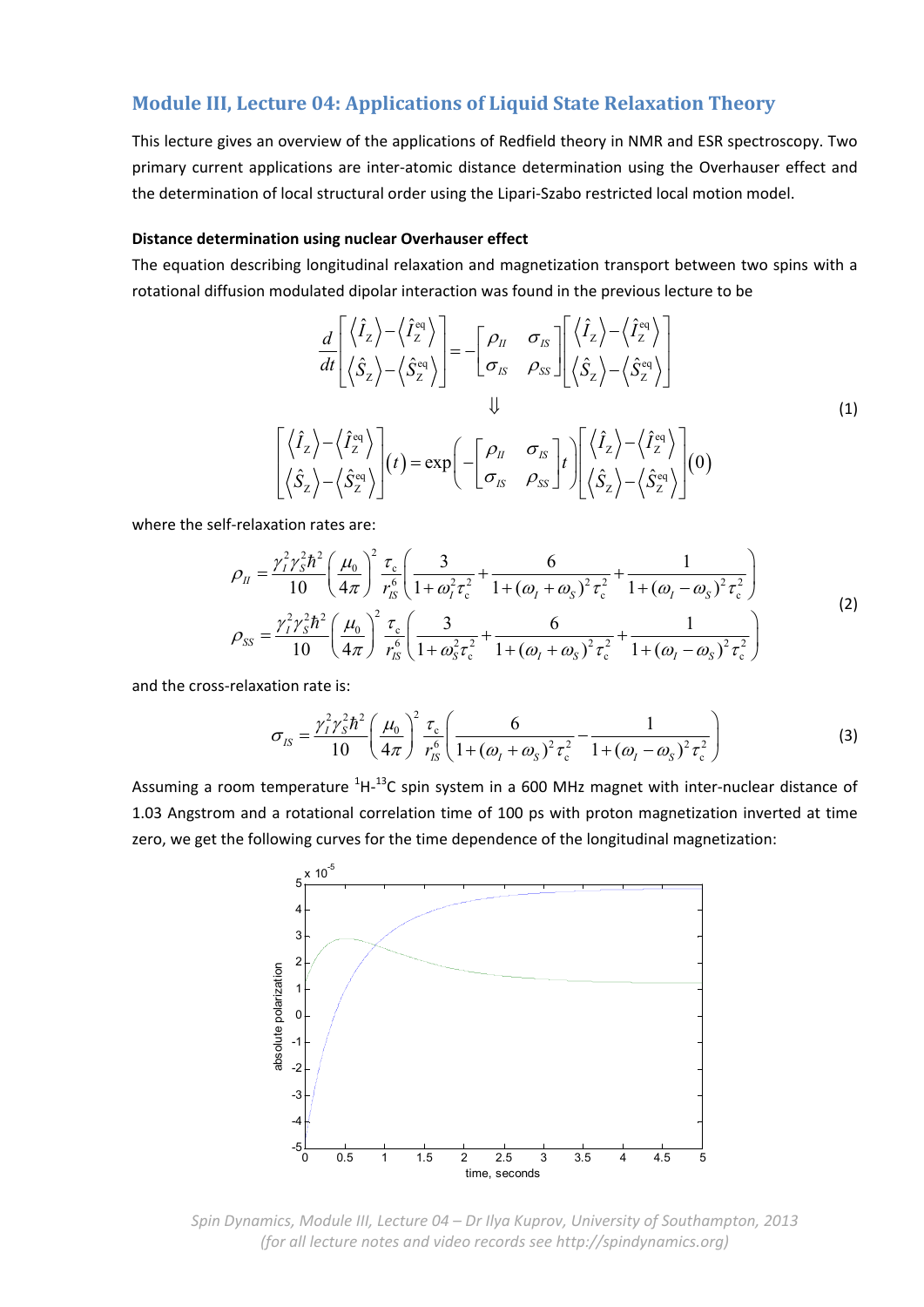Several things in this figure are worth noting. Firstly, the room temperature equilibrium polarization of  $^{13}$ C is approximately a factor of four smaller than that of protons, a consequence of the smaller magnetogyric ratio. Secondly, an enhancement of  $^{13}$ C polarization, by nearly a factor of three may be obtained via the Overhauser effect if the nearby proton is inverted. Thirdly, the three relaxation parameters  $\rho_n$ ,  $\rho_{SS}$  and  $\sigma_{IS}$  may be extracted by fitting. Inter-atomic distance and rotational correlation time may then be determined by solving Equations (2) and (3).

A manual NOE measurement experiment involves inverting the source spin, waiting for a variable "mix‐ ing" time and running a pulse-acquire experiment. Thermal equilibrium NMR spectrum is typically subtracted from the data to bring it into the form stipulated by Equation (1). A typical picture (a chain of four protons with 2 Angstrom spacing at 600 MHz and a correlation time of 200 ps) is given below



The peaks are integrated, the integrals plotted against time and fitted to Equation (1), in most cases di‐ rectly with respect to the distance and the correlation time.

As expected from the appearance of Equation (3), homonuclear Overhauser effect becomes negative for long correlation times. Longitudinal magnetization dynamics in a room-temperature <sup>1</sup>H-<sup>1</sup>H spin system in a 600 MHz magnet with the a distance of 2.00 Angstrom and a correlation time of 1 ns is shown below



*Spin Dynamics, Module III, Lecture 04 – Dr Ilya Kuprov, University of Southampton, 2013 (for all lecture notes and video records see http://spindynamics.org)*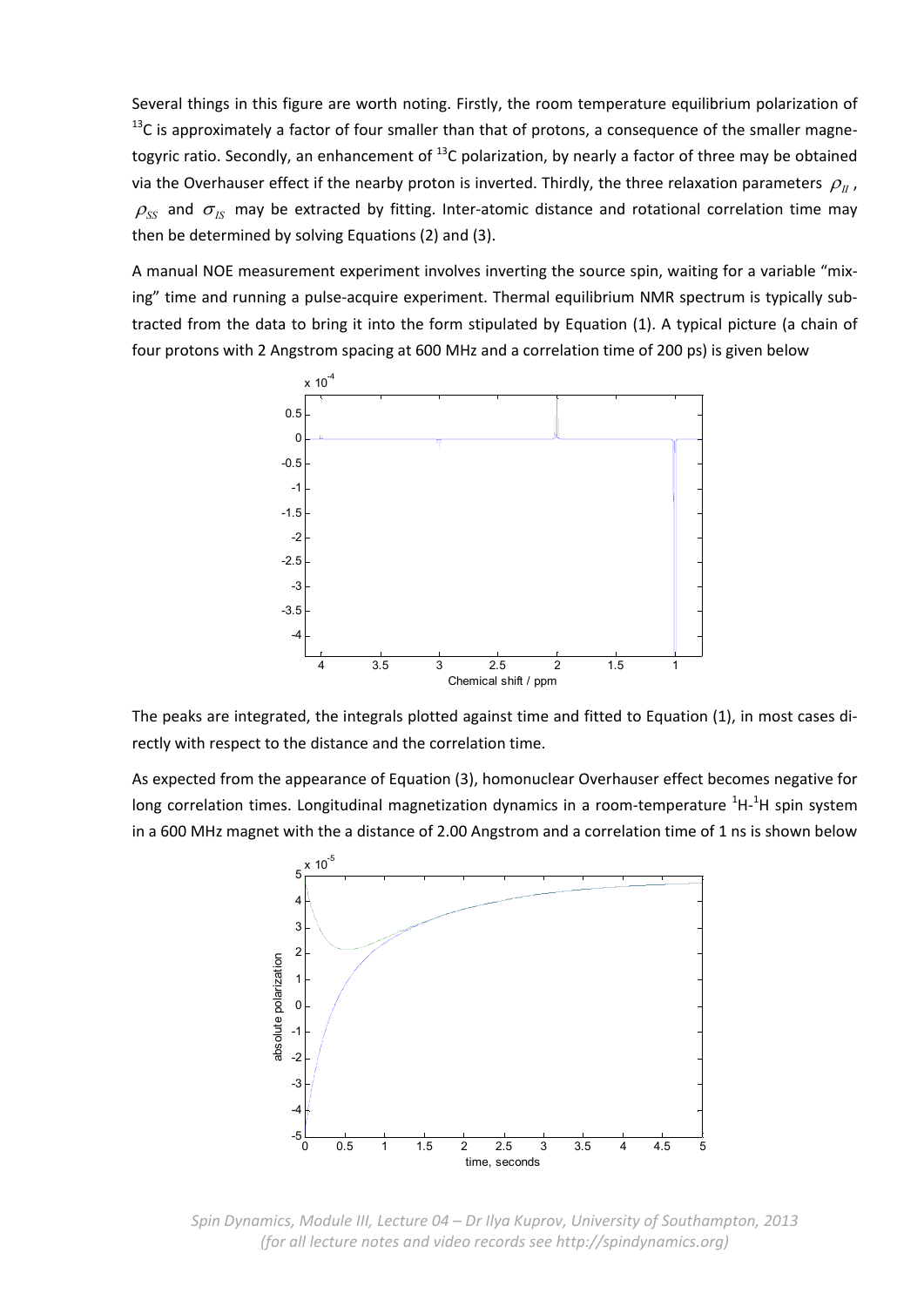In multi‐nuclear systems the two‐spin approximation described above is often invalid and the distances resulting from such fitting runs can only be viewed as approximate.

## **NOESY spectroscopy**

NOESY is a two‐dimensional NMR experiment that is sensitive to the longitudinal magnetization transfer via the Overhauser effect. The block diagram of the experiment is



A fairly complicated phase cycle and gradient selection process is used to ensure that only the desired magnetization transfer paths are manifested in the recorded signal – see the literature and Spinach source code for further information on the implementation of NOESY sequences. Typical mixing times are between 50 and 500 ms, depending on the relaxation times present in the system.

NOESY spectra of sucrose in a 400 MHz magnet with mixing time of 500ms and correlation times of 200 ps (non‐viscous solvent, left) and 1 ns (viscous solvent, right) are shown below. Note the sign and the amplitude of cross‐peaks in both cases.



Because the spin systems are usually complex and many magnetization transfer paths are present, NOE‐ SY peaks are not quantitatively related to distances – in protein structure determination they are binned into "strong", "medium" and "weak". They are, however, a reliable indication of spatial proximity.

## **Lipari‐Szabo analysis of local motion**

Both isotropic and anisotropic rotational diffusion are not good approximations in systems exhibiting local as well as global motion. A typical situation in a protein is global tumbling with a rotational correla‐ tion time of a few nanoseconds and more or less restricted local motion of each amino acid residue within the secondary and tertiary protein structure. Under the reasonable assumption that the two motions are uncorrelated with one another, the following expression emerges for the Fourier transform of the correlation function: